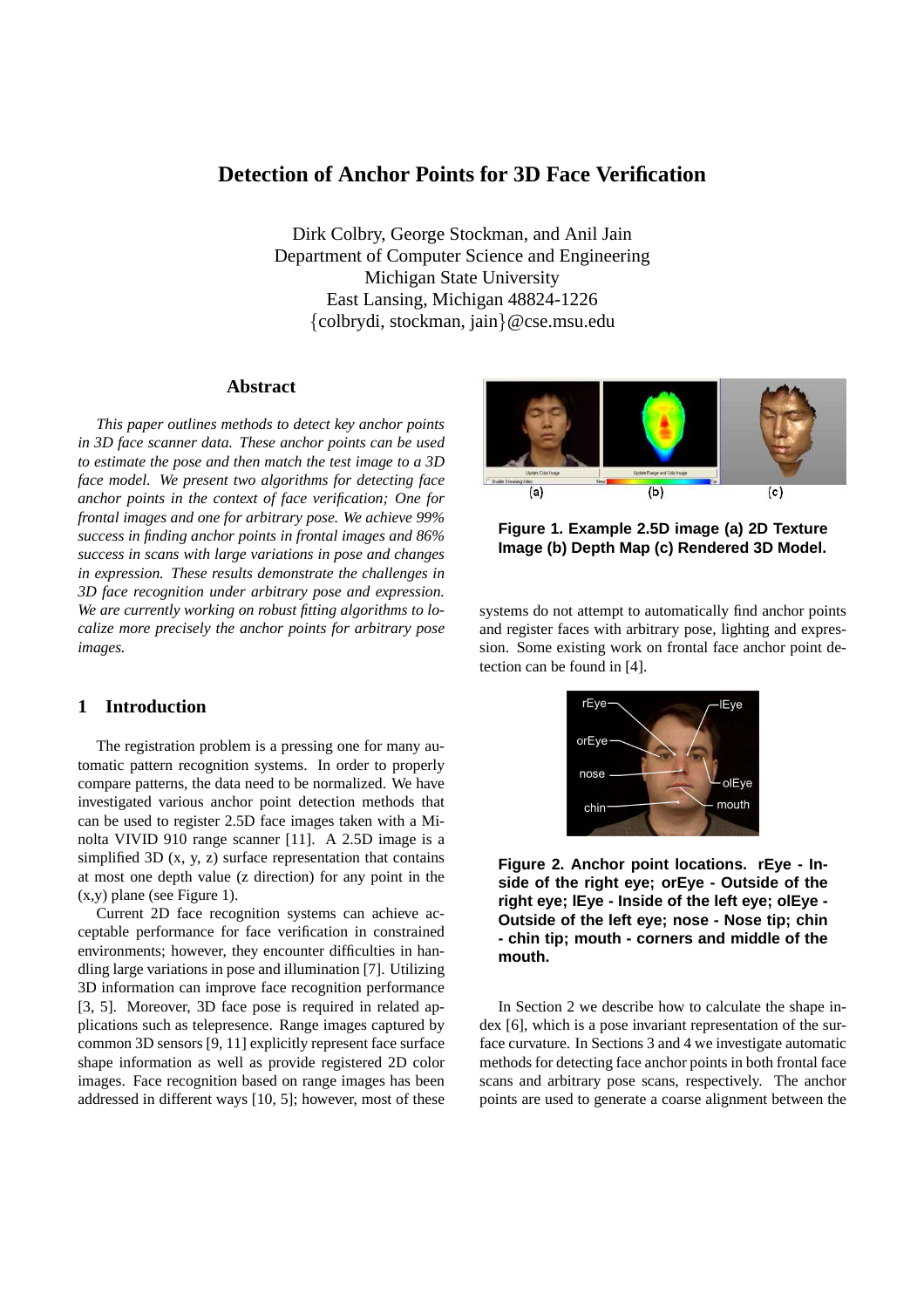

**Figure 3. Control points used by ICP.**

scan and the database model. This coarse alignment is used as a starting point for the ICP algorithm [2], which is then used to finely align the scans. Only a single anchor point is necessary to calculate the coarse transformation between two frontal scans. In contrast, three points are needed if the test scan and the model have different poses. Figure 2 shows examples of some of the anchor points our system is designed to detect. These anchor points are easy to find within the image, span the width of most faces, and do not require that the eyes be open during image capture.

In addition to calculating the coarse transformation, the detected anchor points are also used to calculate the location of the grid of control points needed by the ICP algorithm for fine alignment (see Figure 3).

# **2 Shape Index**

To find anchor points on the face, it is advantageous to use attributes that do not change with pose. One such attribute is surface curvature. The local curvature information about a point is independent of the coordinate system. Dorai and Jain [6] proposed local shape information, called the Shape Index, to represent the surface curvature at each point within a 2.5D image. The Shape Index at point  $p$  is calculated using the maximum  $(k_1)$  and minimum  $(k_2)$  local curvature (see Equation 1). This calculation produces a shape scale between zero and one (see Figure 4).

$$
S(p) = \frac{1}{2} - \frac{1}{\pi} \tan^{-1} \frac{k_1(p) + k_2(p)}{k_1(p) - k_2(p)} \tag{1}
$$

Since the shape index is independent of the coordinate system, it is useful for finding similar points between scans from different poses. The faces shown in Figure 5 are examples of 2.5D face images with intensity representing the shape index. Notice that there are several consistencies between these two scans of the same face. For example, the area between the eyes and the bridge of the nose is consistently *rut* shaped as is the area around the mouth. We use these consistencies to help locate prominent anchor points within the face regardless of the orientation of the face in the scan.



**Figure 4. Shape index scale. A value of 0 represents a spherical cup while a value of 1.0 represents a spherical cap. This index is independent of the coordinate system.**



**Figure 5. Example shape index images. The dark regions correspond to a shape index of 0 while the lighter regions represent a shape index of 1.**

# **3 Frontal Anchor Point Detection**

Commercial three-dimensional face verification systems require cooperative subjects, where it is expected that the subject stand at a given location with a controlled pose and facial expression. The Minolta scanner that we are using takes approximately 1 second per scan during which time the subject must hold still. Hopefully, future scanning systems will not have these limitations.

Detecting anchor points in a frontal scan is not a difficult problem. The structure of the head is known and there are prominent anchor points that can be detected easily if the pose of the head is known. We have found that the easiest point to find is the tip of the nose. In our database of 330 frontal faces, the tip of the nose is the point closest to the camera in 92% of the scans.

When dealing with frontal posed faces we define the z gradient as the change of the z distance with respect to the x and y directions. This change is normally large from the base of the nose to the tip of the nose, and from the edges of the face and hair. However, in most other locations this gradient is small. It is common for spike noise to appear in the scans; this is easily removed by filtering out points that have a gradient that is larger than those found around the nose. Filtering the scan before selecting the nose point increases the success rate of the nose detector to 97%. If we limit our search to areas that may reasonably contain the nose (see Section 3.1), we can increase the success rate to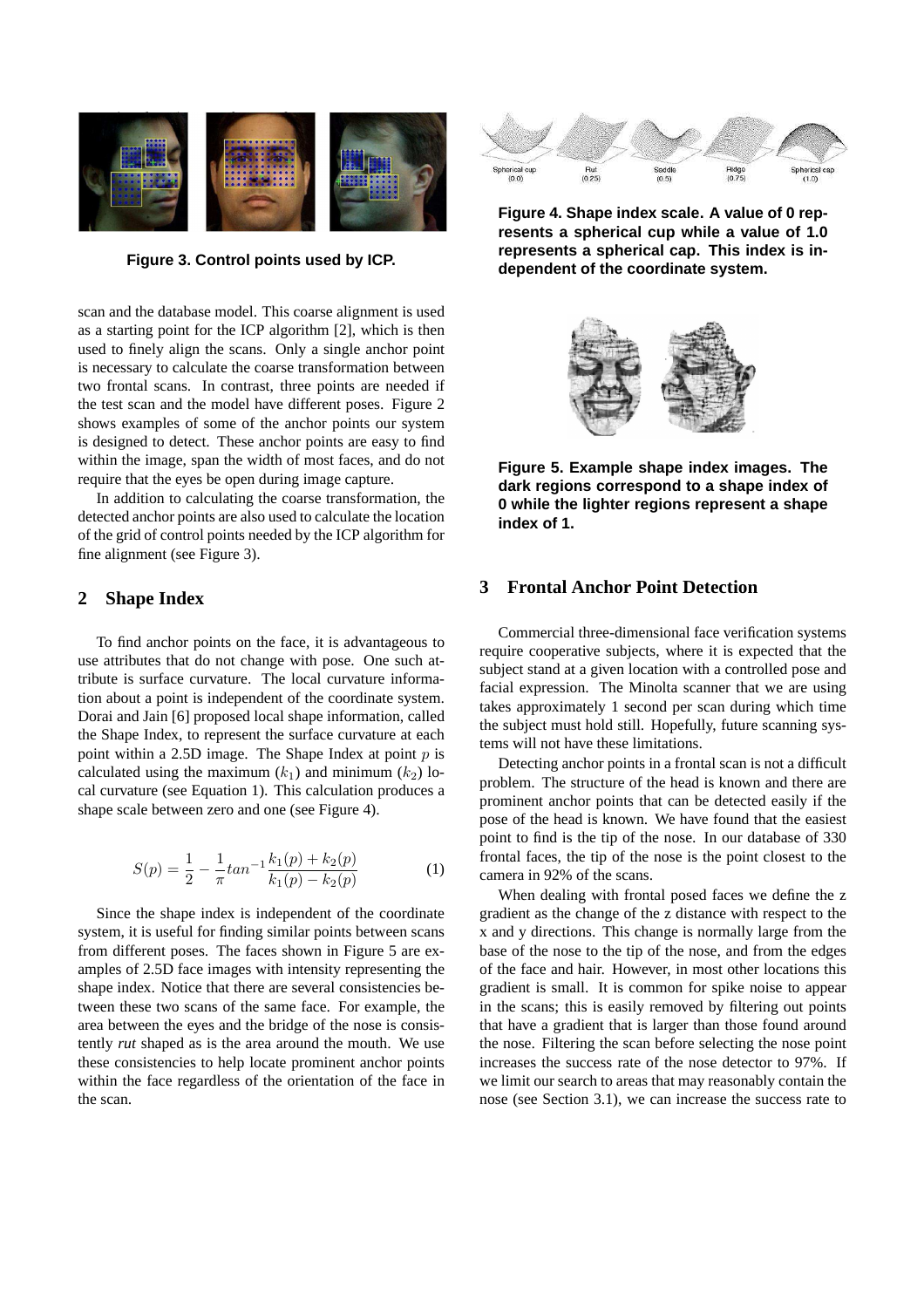99%. When the orientation of the head is known, it is sufficient to have one anchor point to initially align the head with the model. However, in order to allow for minor variations in the pose angle  $(\pm 15 \text{ deg})$  other anchor points on the face may be needed.

# **3.1 Interpoint Statistics**

We have a statistical model that identifies where the anchor points may be located on the face. These statistics of distances between anchor points were developed by analyzing a database of over 2000 test scans. The minimum, maximum and average distance are included in the model to bound the region of search for each of the anchor points (See Table 1).

Using this simple model, bounding boxes can be generated that greatly reduce the search for a particular anchor point. For example, if the tip of the nose is found, bounding boxes can be generated to locate many of the other anchor points such as the eye corners or chin (see Figure 6). These bounding boxes not only increase the efficiency of the algorithm but can also improve the performance of individual anchor point detectors.



**Figure 6. Example bounding boxes estimated by the statistical face model and the location of the nose tip.**

## **3.2 Anchor Point Detection Algorithm**

The frontal anchor point detection algorithm (outlined in Table 2) starts by finding the top of the head. Any point near the top of the head should do because it only establishes the vertical location of the head. Once the top of the head is found, a bounding box for the location of the nose can be produced. The algorithm then uses other bounding boxes to localize the search for other anchor points. Each point is found using detection decisions based on local shape characteristics with parameters trained on sample scans.

- 1. Use the gradient filter to filter out depth spikes.
- 2. Find the top of the head and generate nose bounding box.
- 3. Find the tip of the nose as the closest point of the scan.

4. Calculate the bounding box for the inside corners of the eye, mouth, and chin.

5. Calculate the location of each individual anchor point using the shape characteristics.

# **Table 2. Frontal Pose Anchor Point Detection Algorithm.**

### **3.3 Experiments and Results**

We tested our frontal anchor point detection algorithm on the following data sets:

- Data Set A Our main data set was composed of 111 test subjects with approximately three frontal scans each (two with neutral expression and one smiling) for a total of 330 test scans. Scans have little spike noise and most faces have a neutral expression and are frontal. See Examples in Figure 7. This data was collected in our laboratory.
- Data Set B 953 scans taken from a database provided by the University of Notre Dame. These scans are all frontal neutral expression with higher levels of noise compared to data Set A due to varying lighting conditions [12].
- Data Set C Limited data set containing 49 images from around 5 subjects, but it explores significant variation due to background changes, rotations, occlusions, expression, lighting and noise. Most of these images do not satisfy the specifications for which the face verification system is being built. See examples in Figure 8. This data was collected in our laboratory.

Tests were run on all three data sets and the results are reported in Table 3. The anchor point detector was considered successful if it located three of the five anchor points (see Figure 2) correctly. Success was a qualitative judgment made by the investigator and verified by checking the convergence of the ICP algorithm with another scan from the same subject. Of the five anchor points detected, the worst was the mouth due to its large variation in expression, so the success rate for the mouth is also reported as a reference. The system was run on a Pentium 4 CPU with two 3.20GHz processors and 1.00GB of RAM. All of the times reported on are wall time and will vary depending on the load of the cpu, this load variation being most noticeable during file loading. Using the ICP to verify point detection added at most 2 seconds to the computation time.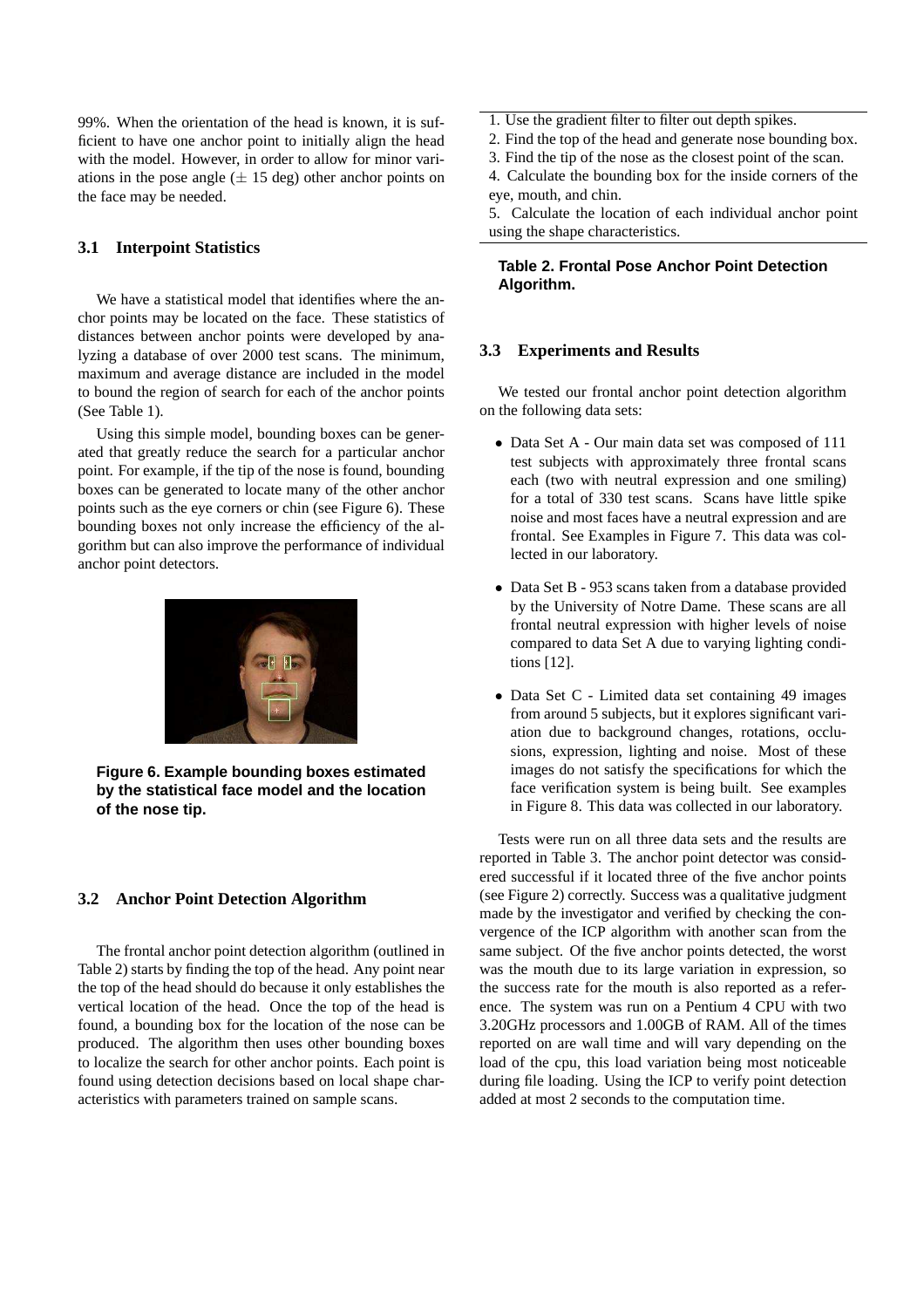| Point A     | Point B     | direction  | Minimum | Average | Maximum |
|-------------|-------------|------------|---------|---------|---------|
|             |             |            | (mm)    | (mm)    | (mm)    |
| Top of Head | Nose Tip    | vertical   | 84.0    | 121.7   | 181.0   |
| Nose Tip    | Mouth       | vertical   | 16.9    | 34.4    | 46.3    |
| Nose Tip    | Chin        | vertical   | 49.7    | 70.6    | 95.4    |
| Nose Tip    | Nose Bridge | vertical   | 21.2    | 32.2    | 48.4    |
| Nose Tip    | Inside Eye  | horizontal | 13.2    | 17.5    | 23.6    |
| Inside Eye  | Outside Eye | horizontal | 15.9    | 30.6    | 39.7    |

**Table 1. Statistical Model of the inter-anchor point distances on a face. Each set of distances are calculated from point A to point B only in the specified direction.**



**Figure 7. Detected anchor points in example images from Data Set A.**



**Figure 8. Detected anchor points in example images from Data Set C (these images violate the specs under which the face verification system is being built).**

| Data       | Number     | Detection | Detection  | Average    |
|------------|------------|-----------|------------|------------|
| <b>Set</b> | of Frontal | Rate      | Rate       | Algorithm  |
|            | Scans      |           | Mouth Only | Time (sec) |
| А          | 330        | 99.1%     | 97.0%      | 0.33       |
| B          | 953        | 99.8%     | 97.4%      | 0.30       |
| C          | 49         | 85.7%     | 83.7%      | 0.33       |

**Table 3. Experimental Results for Frontal Anchor Point Detector.**

# **4 Arbitrary Pose Anchor Point Detection**

The frontal anchor point detection algorithm is sufficient when dealing with cooperative subjects in a constrained environment. However, we are also interested in performance under large variations in pose. We have found that detecting feature points under arbitrary poses is a difficult problem. There are three major steps in our arbitrary pose algorithm, which must align a scan to a model with significantly different pose; candidate point selection (Section 4.1), relaxation/search algorithm (Section 4.2), and fitness function evaluation (Section 4.3).

### **4.1 Candidate Point Selection**

With unknown pose, we can no longer guarantee that the user is facing the scanner. Anchor points need to be detected robustly regardless of the pose of the face. The general locations of the anchor points are determined by using information about the shape index as well as a model of the face. It can be difficult to identify specific points based on the shape index alone. For example, finding a region of high curvature does not necessarily result in a single point. Once the general location of the point is found, we further refine the results by finding a more specific point. This is normally done using an edge map generated from the (registered) 2D color component of the scan. We can use this map to find a specific edge point (such as a corner point) closest to the general anchor point location.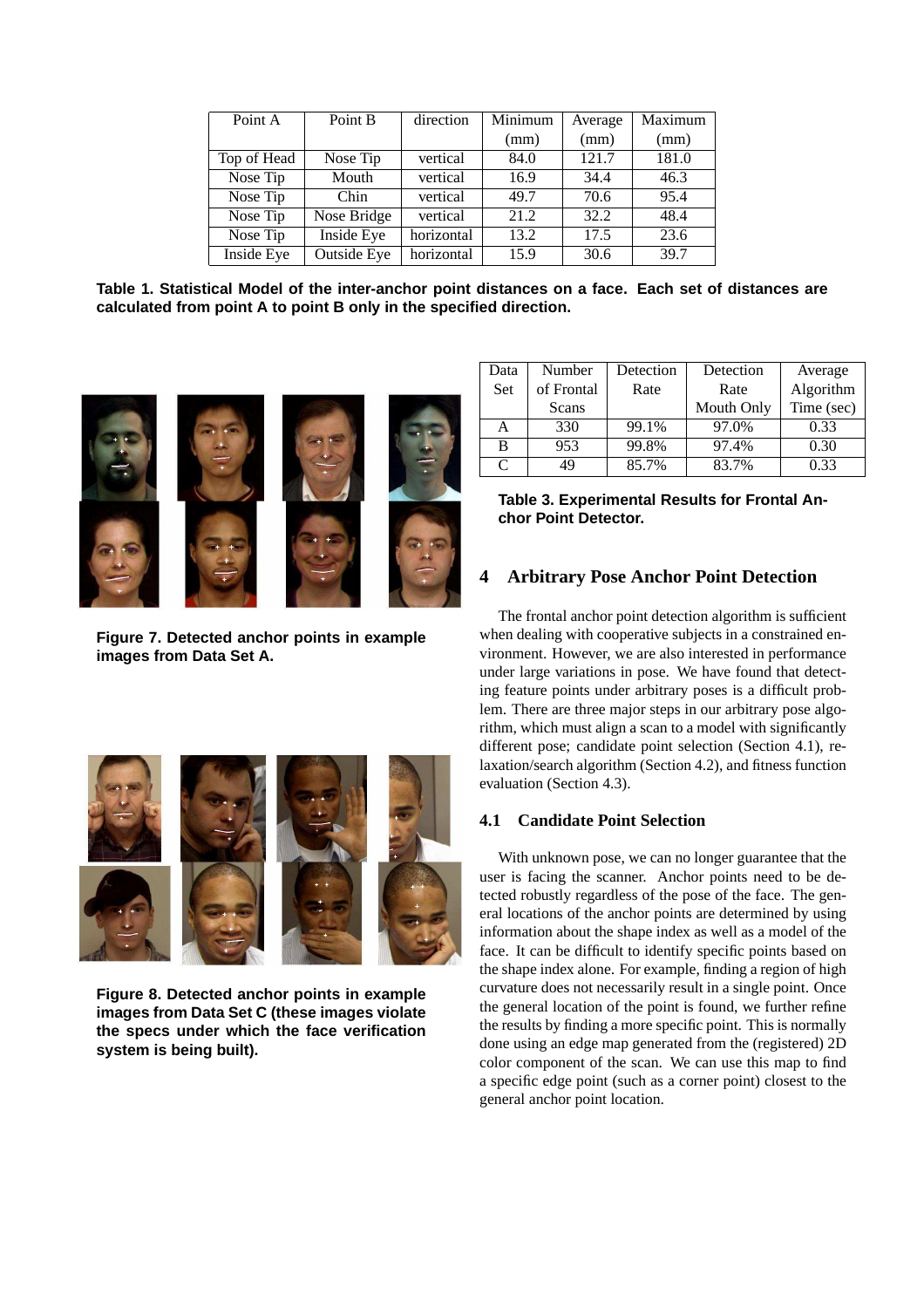In the remainder of this section, we describe the detection of a core set of candidate points: the inner eyes, the nose tip and the outer eyes. Problems can occur in profile scans where only a few of the desired anchor points are available for detection. For example, in a profile scan the eyeball may occlude the inside corner point of the eye. In these cases, additional labeled points are needed to increase the likelihood of finding three good anchor points. For this reason, we have provided four additional point labels for the arbitrary pose anchor point detector: two points on the tips of the mouth and a pair of non-surface points (centroid and top-centroid) that represents the central axis of the scan. The centroid is calculated as the average location of all the points in a scan and the top-centroid is the same point moved 100mm in the z-direction. In most scans these points do not align well with the models. However, due to their similar structure, they can provide face orientation information if other points are not available. The chin point was not detected in this study.

In our algorithm spurious candidate points are acceptable. This simplifies the development of detection decisions. Points can be selected by simple criteria and eliminated later by the constraint relaxation algorithm. This makes the system flexible in special cases because anchor points can be selected for specific situations.

#### **4.1.1 Inner Eye Point Detection**

The easiest anchor point to identify in arbitrary pose is the inside edge of an eye next to the bridge of the nose. This point has a shape index value that is close to zero and the area around this point has a consistent shape index value across all face images and poses. An averaging mask (size 30 x 10) can be used to identify this area in the shape space (see Figure 9). More complex masks were considered but we have found that the averaging mask is robust across face scans. The averaging mask identifies the point with the largest average *cup* shaped curvature. We use the inside edge of the eye as an anchor in order to identify other anchor points within the face image. Because there are two eyes, the two largest regions of high curvature are selected. Often, this results in a point within the ear or hair being classified as a possible eye (see Fig 9b); this is tolerable as long as the constraints can eliminate these points later.

### **4.1.2 Nose Tip Detection**

The next easiest anchor to detect is the nose tip. For most people this point sticks out beyond the face and is salient in most poses. For example, Figure 10 shows a face scan where up to six different simple criteria (outlined in Table 4) were used to find nose tip candidates. The expectation is that one of the points produced by these six criteria is in fact the tip of the nose. In order to evaluate the quality of this



**Figure 9. Convolution of the shape space with a simple vertical mask to find the inside points of the eyes. (a) frontal view, (b) a semiprofile view. The bright spots in the scan represent the locations of the inside of the eye next to the bridge of the nose.**

set of points, these criteria were applied to over 1000 face scans in our database and the minimum distance to the actual nose tip was recorded. The average minimum distance was 5.1mm with a standard deviation of 8.3mm. We have experimentally determined that any point on the nose within a 15mm radius from the tip is an adequate starting point for the ICP algorithm. This may seem like a large tolerance, but the goal of our anchor point detection algorithm is to come up with a coarse alignment that can then be passed to ICP for fine alignment of the scans. By far, most of the nose points detected by our algorithm had close to zero error; however, there are still cases where we missed the nose tip completely. In the cases where the nose point is missed, there is still a possibility that the relaxation algorithm (discussed in Section 4.2) will find a good set of three anchor points that does not include the nose tip.

- 1. Point closest to the scanner (minimum z direction point).
- 2. Point farthest to the left (minimum x direction point).
- 3. Point farthest to the right (maximum x direction point).
- 4. Point farthest from the vertical plane formed by points 1 and 2.
- 5. Point farthest from the vertical plane formed by points 1 and 3.
- 6. Point with the largest shape index.

**Table 4. Criteria for finding candidate nose points.**

## **4.1.3 Outer Eye Point Detection**

Once the inner eye candidate points are found (Section 4.1.1), the outside of the eye is detected by following the *rut* (defined by the shape space) that consistently runs along the bottom of the eye (see Figure 11). This calculation is made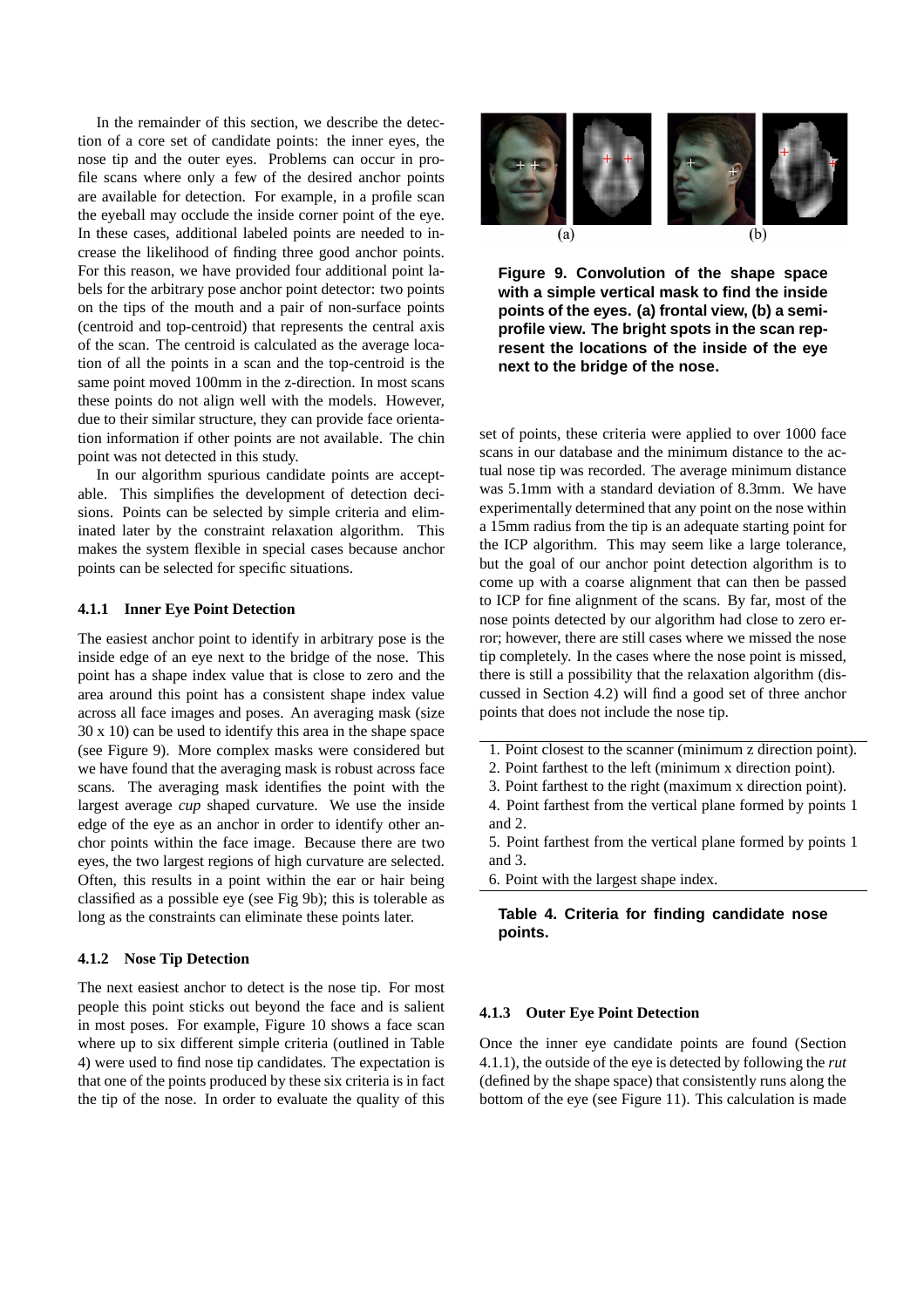from all possible eye candidates.



**Figure 10. Nose candidate points for three different poses. Notice that in all of the scans at least one of the candidate points is actually the nose tip.**



**Figure 11. An example shape-space scan with key anchor points identified.**

### **4.2 Relaxation / Search Algorithm**

After calculating the list of candidate points, the next step is to search through these candidates to find possible sets of three anchor points and the associated labels. For example, even if only three candidate points are found, each of these three points could be assigned up to nine labels (Nose Tip, Inside Right Eye, Inside Left Eye, Outside Right Eye, Outside Left Eye, Left Mouth Corner, Right Mouth Corner, Centroid, and Top Centroid), which results in 504 possible labelings. When more candidate points are selected, the total number of labelings goes up exponentially. Therefore, an exhaustive search of all candidate points with all possible labelings is not feasible. Instead, some simple constraints (see Section 4.2.2) are developed to help filter the labeling possibilities. There are many methods for solving constraint satisfaction problems [1]. We have chosen discrete relaxation filtering because it is easy to implement and is efficient given that there is a limited number of candidate points as well as a limited number of possible labelings [8].

There are two components to discrete relaxation: the relaxation matrix, and the relaxation constraints. Using a well-formulated combination of the relaxation constraints, the relaxation algorithm is able to iteratively eliminate impossible labellings using the following rule:

**Relaxation Rule** - If a particular label assignment for any point fails ALL the constraints, then this labeling is not possible and the corresponding row and column in the relaxation matrix should be changed to zero.

This relaxation rule follows the philosophy of least commitment where only the obviously wrong labels or points are eliminated.

### **4.2.1 Relaxation Matrix**

The relationship between the candidate feature points and the possible feature labels is represented as a  $(n \times m)$  Relaxation Matrix  $(R)$ , where *n* represents the number of candidate points and  $m$  is the number of point labels. A value of one in this matrix represents the possibility of a point having a particular label. A value of zero means the point cannot have that particular label. A null label is used for points that do not match up with any label. The matrix is initialized with all ones because without any knowledge from our constraints, every point could have every possible label.

#### **4.2.2 Constraints**

For the arbitrary pose anchor point recognition problem, the following four constraints are used: shape constraint, absolute distance constraint, relative distance constraint and relative cross-product constraint.

**Shape constraint** - The shape index range of a candidate point with a specific label must fall between a minimum and maximum value. Note that the shape index is a unary constraint and only needs to be applied once when the registration matrix is being initialized.

$$
S_{min} < S_L < S_{max}
$$
\nExample:  $0.7 < S_{nose} < 1.0$ 

\n(2)

**Absolute Distance Constraint** - The distance between any two labeled points must be between a minimum and maximum value.

$$
D_{min} < |P_{L1} - P_{L2}| < D_{max}
$$
\nExample:

\n30mm < 
$$
\sqrt{\sum_{i \in x, y, z} (P_{nose}^i - P_{rEye}^i)^2} < 140 \, \text{mm}
$$

\n(3)

**Relative Distance Constraint** - The distance between a single component  $(x, y, \text{or } z)$  of any two labeled points must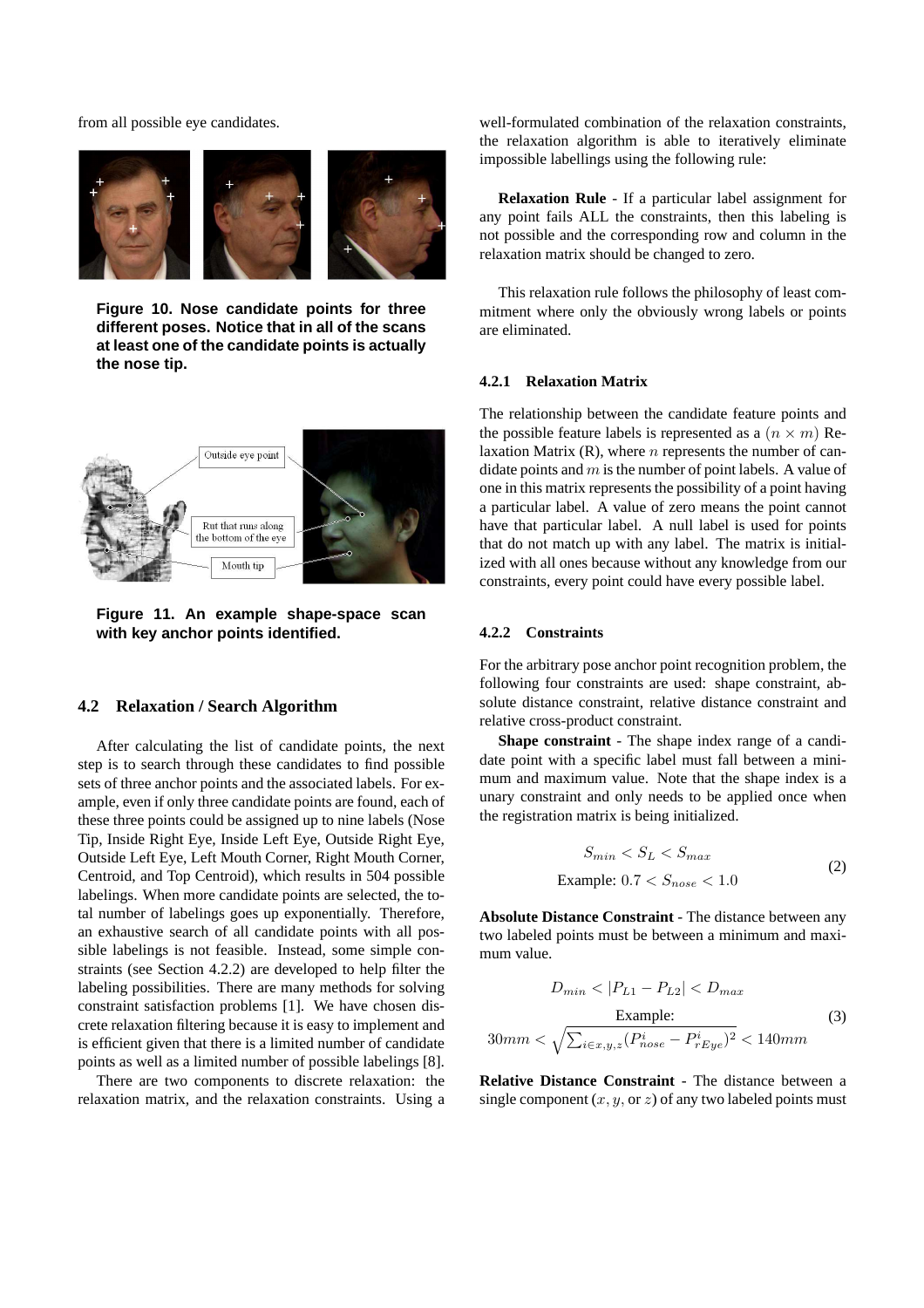be between a minimum and maximum value.

$$
D_{min} < (P_{L1}^x - P_{L2}^x) < D_{max} \text{ or}
$$
\n
$$
D_{min} < (P_{L1}^y - P_{L2}^y) < D_{max} \text{ or}
$$
\n
$$
D_{min} < (P_{L1}^z - P_{L2}^z) < D_{max} \tag{4}
$$

Example:  $10mm < (P_{rEye}^x - P_{lEye}^x) < 100mm$ 

**Relative Cross-Product Constraint** - The cross product between the vectors formed by  $(P_{L1}, P_{L2})$  and  $(P_{L1}, P_{L3})$ has a particular direction within a single  $(x, y, \text{ or } z)$  component.

$$
[(P_{L1} - P_{L2}) \times (P_{L1} - P_{L3})]^T \cdot Dir > 0 \text{ or}
$$
  
\n
$$
[(P_{L1} - P_{L2}) \times (P_{L1} - P_{L3})]^y \cdot Dir > 0 \text{ or}
$$
  
\n
$$
[(P_{L1} - P_{L2}) \times (P_{L1} - P_{L3})]^z \cdot Dir > 0
$$
  
\nwhere  $Dir = \pm 1$  (5)

Example:  $[(P_{L1} - P_{L2}) \times (P_{L1} - P_{L3})]^z \cdot Dir > 0$ 

These four constraints were derived by analyzing example scans and models and determining the relative distances between anchor points. Similar constraints can be added to speed up the algorithm; however, the four constraints described in this section proved to be sufficient. One challenge in identifying these constraints was to not make too many assumptions about the relative locations of the anchor points. For example, the left eye points are not always located to the left of the nose; in some profiles, the left eye is actually to the right of the nose.

### **4.3 Fitness Functions**

The goal for the anchor point detection algorithm is to find three labeled points that correspond to three points labeled on the 3D face model. These three pairs of points are used to calculate a transformation from the test scan to the model in the database. This transformation coarsely aligns the test scan to the 3D model, and then the ICP algorithm calculates the best matching distance between the scan and the model using a grid of approximately 100 control points defined by the anchor points (see Figure 3).

In order to evaluate the quality of the set of anchor points the matching score generated by the ICP algorithm is used as a fitness function. The key to using ICP is to have a set of consistent control points from within the scan. Because we do not yet know the pose of the scan, we cannot use the control points shown in Figure 3. Instead, all noisy data (in the z direction) is filtered out of the scan and then an evenly spaced 20 x 20 grid of points is placed on the remaining scan. Because a symmetrical grid is used, not all of these points are valid due to holes in the scan. The invalid points are discarded. The same final set of control points is used in all of the fitness calculations so that the distance errors generated by the ICP algorithm are comparable. The downside of using ICP as a fitness function is that it requires the use of a 3D face model to calculate the distance value.

#### **4.4 Experiments and Results**

For arbitrary pose, finding the correct set of anchor points takes more time than in a frontal scan because all of the candidate points must be searched and for each valid set of three candidate point labelings, the ICP algorithm is run to determine the fitness of the points. On an average scan, the arbitrary pose anchor point detector takes around 15 seconds to complete. In order to evaluate the quality of the anchor points, each detected anchor point was compared to a manually selected point. However, many times the manually selected points were not as good as the automatically selected points. This occurred when the experimenter selected a point that looked correct in the texture image but actually was incorrect in the registered range image due to the movement of the subject's head. This was a common problem when points were near the edges of the scan where the range data was invalid. The system was tested on a database of 600 scans taken of 100 subjects (6 scans per subject). The scans include frontal, full profiles and smiling expressions. Each test scan in the data set was compared to the 3D model of the same subject generated from an additional 5 scans stitched together to produce a 3D surface model.



**Figure 12. Error Histograms for each of the five anchor points. The error represents the distance from the final detected point to the manually selected point. The dotted vertical line represents the 20mm cutoff; 90% of the scans fall below this value.**

The histograms of the error for all five of the core surface anchor points are shown in Figure 12. The median error of the five points is around 10mm and approximately 90% of the scans are below 20mm error for each anchor point. Notice that the outliers (exspecially with the nose) represent